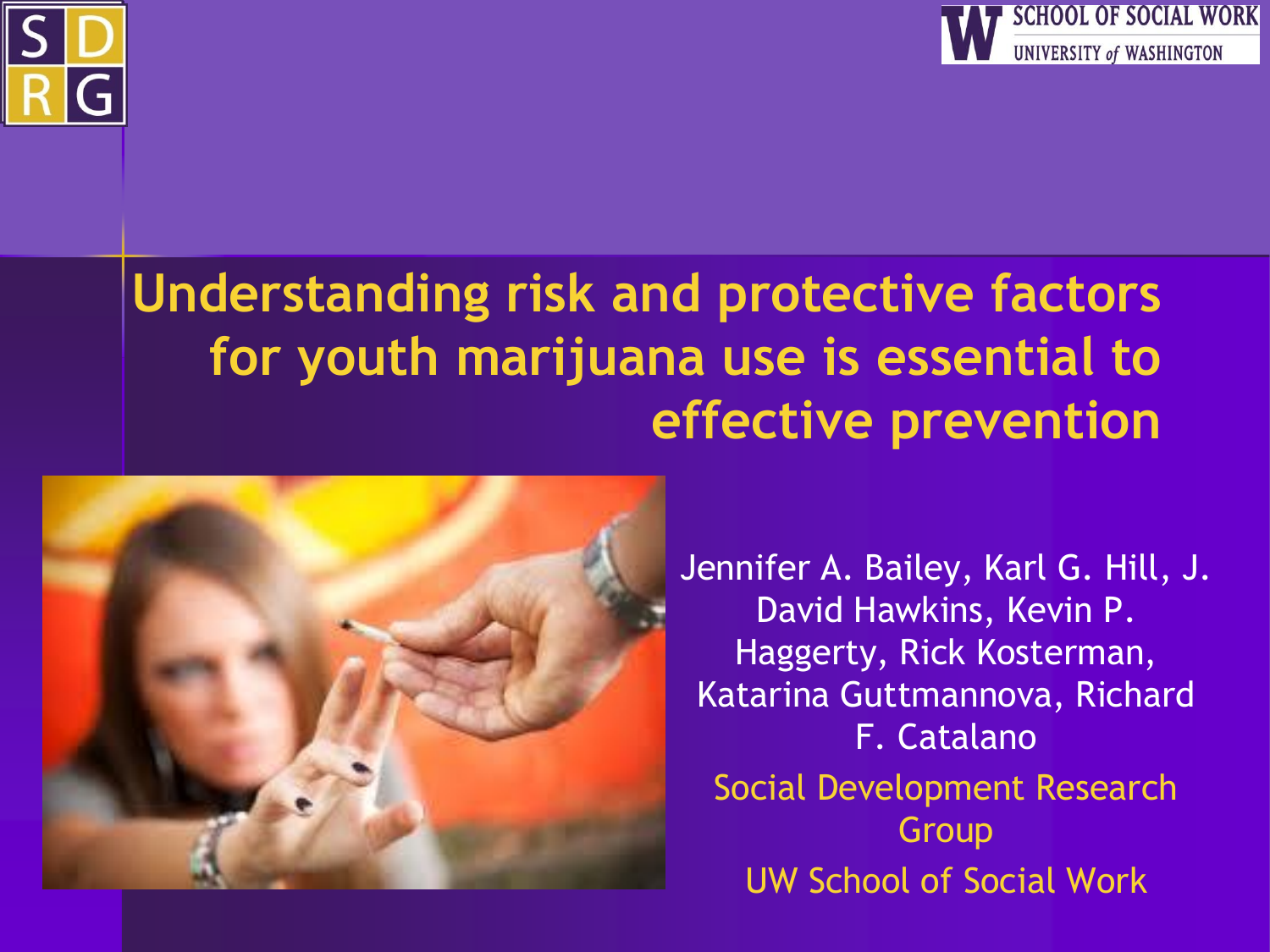

## **Youth marijuana use is widespread and can be associated with serious problems**

- $\blacksquare$  46% of 12<sup>th</sup> graders have ever used
- **Among youth, associated problems** include:
	- School failure, dropout, truancy
	- Poorer memory, attention, IQ
	- Other risk behavior
	- Justice system involvement
	- Mental health problems
	- Abuse and dependence

**Use before age 18 increases these** risks

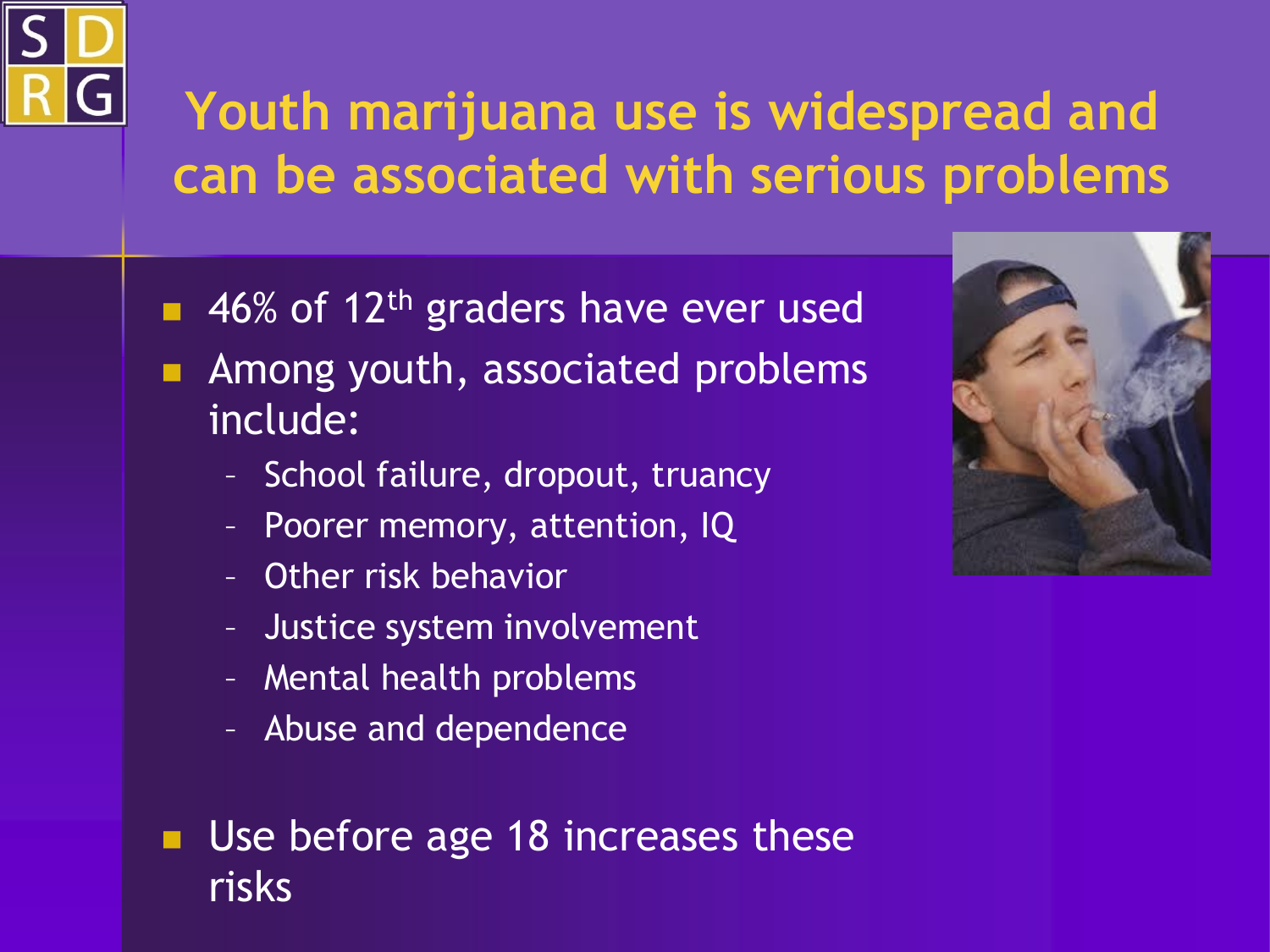

## **Isn't there something we can do** *before* **kids develop these problems?**

- Can we stop youth marijuana use before it starts?
- Can we delay the onset of marijuana use?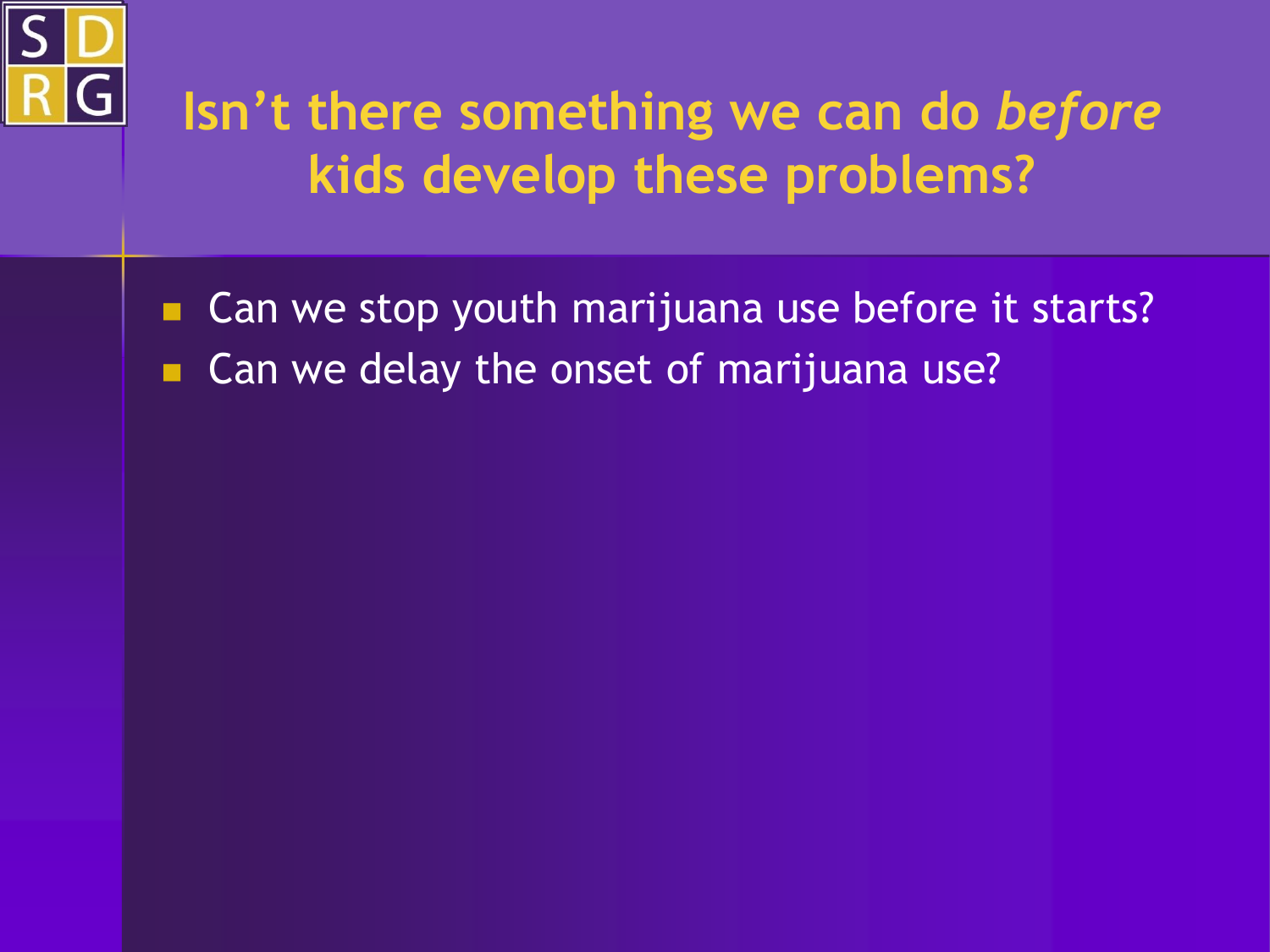

### **The premise of prevention science…**

### To prevent a problem before it happens, the factors that predict the problem must be changed.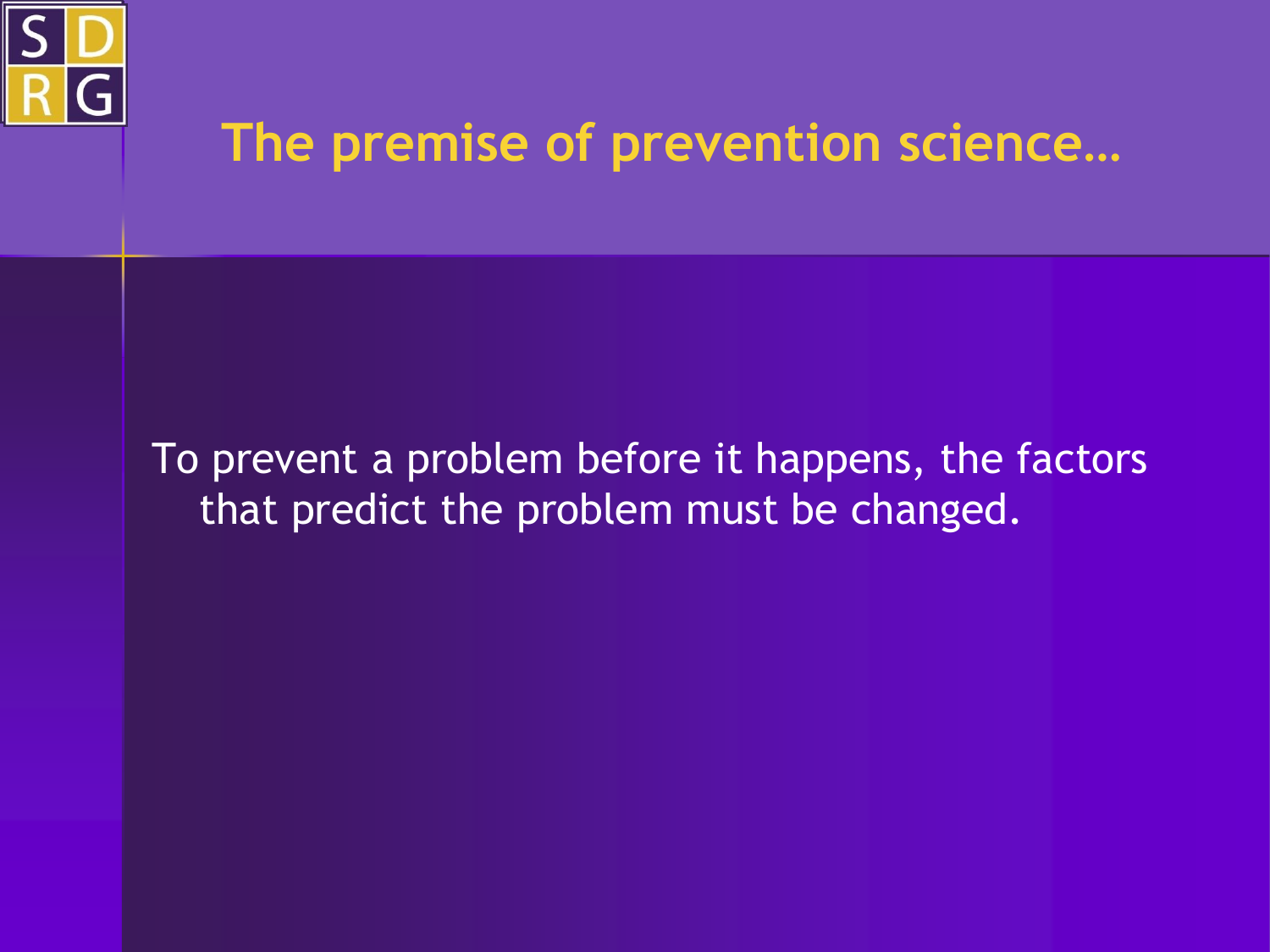

### **Predictors are organized into two groups**

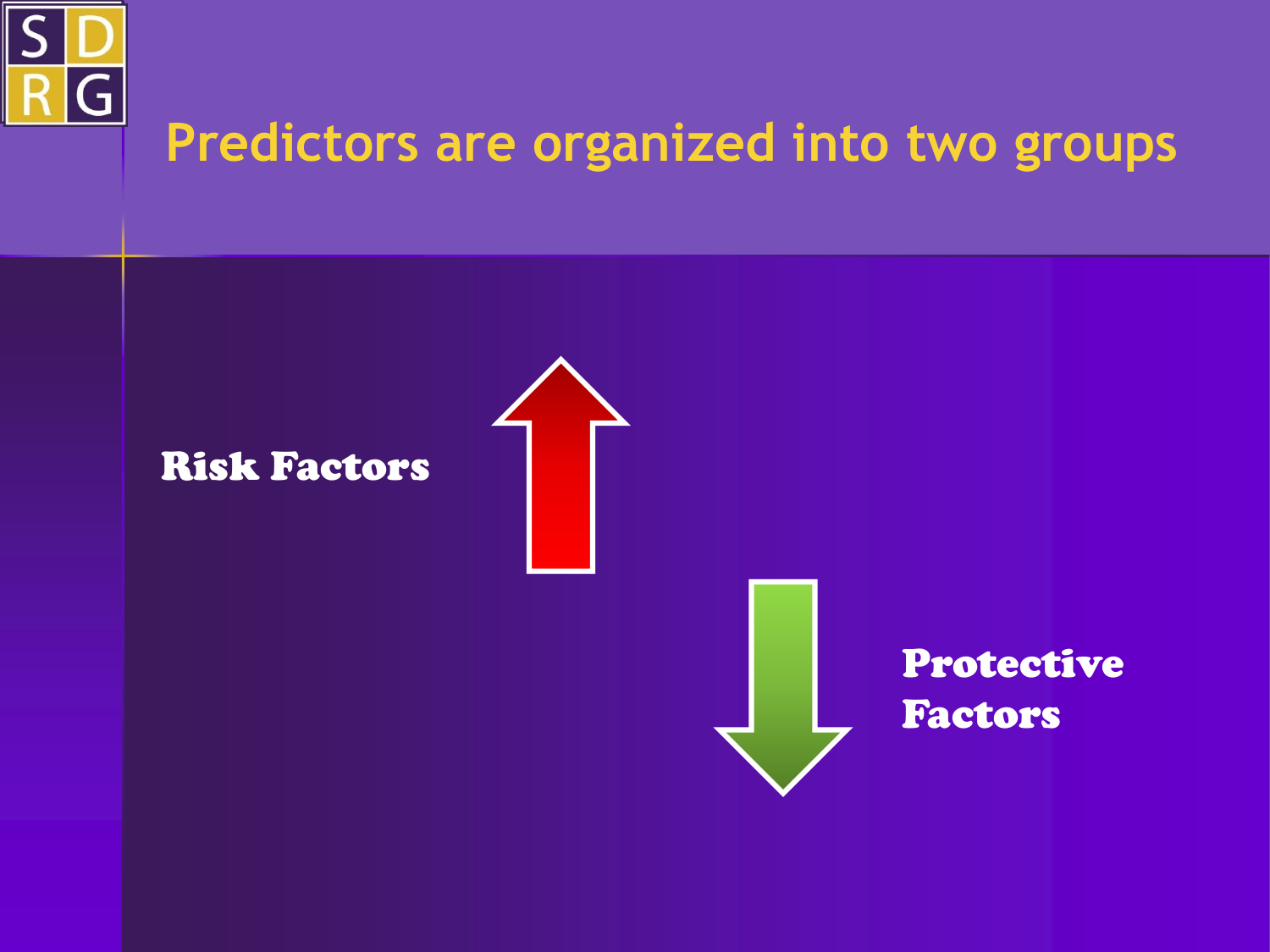

### **The first step of prevention**

### Is to identify and understand the risk and protective factors that predict the problem.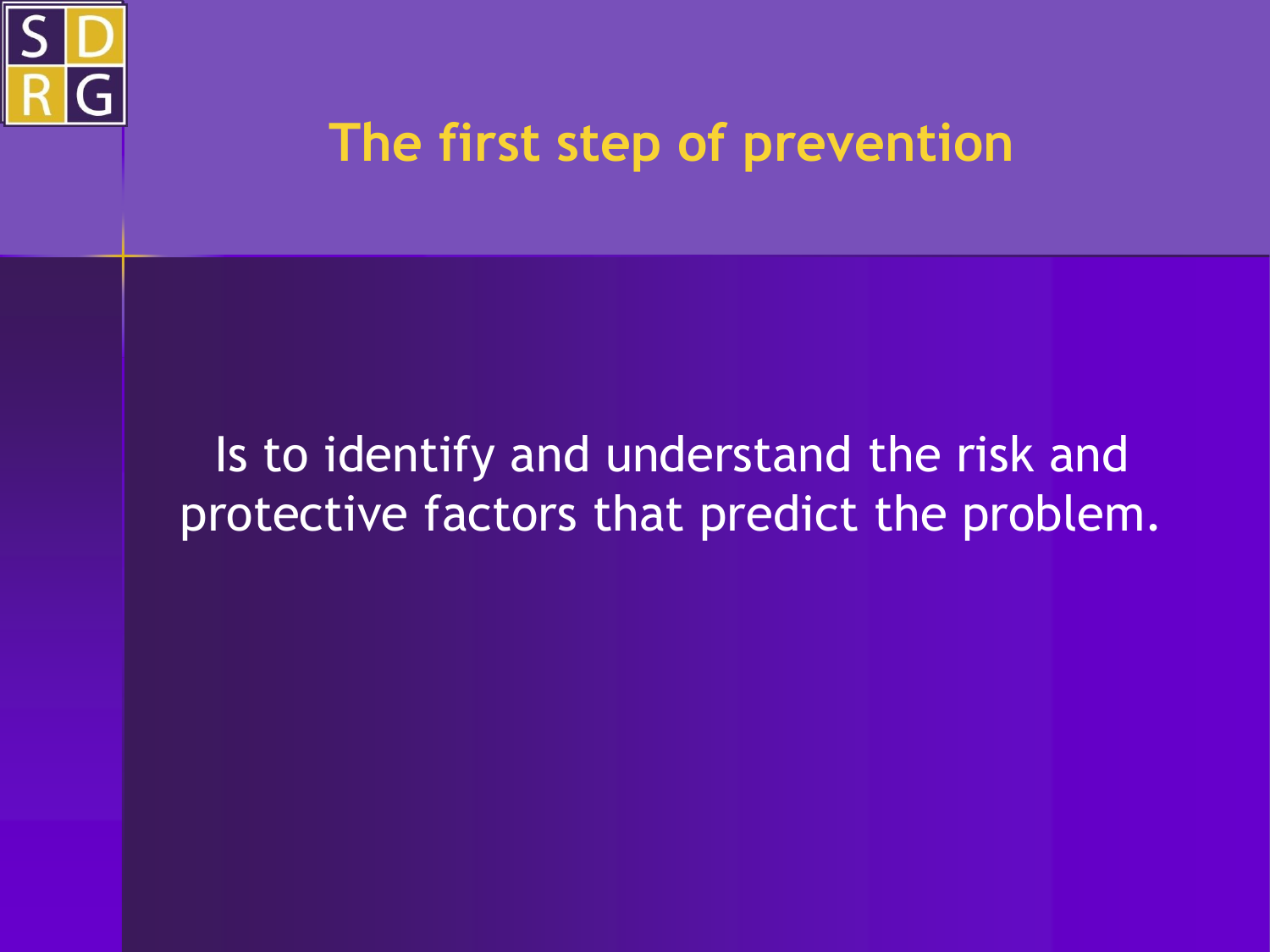

### **OK, but can we** *really* **prevent youth marijuana use?**

Before 1980, nine experimental tests of delinquency prevention programs were conducted in the U.S.

– None was effective

Today, there are over 50 effective delinquency prevention programs. <http://www.blueprintsprograms.com/>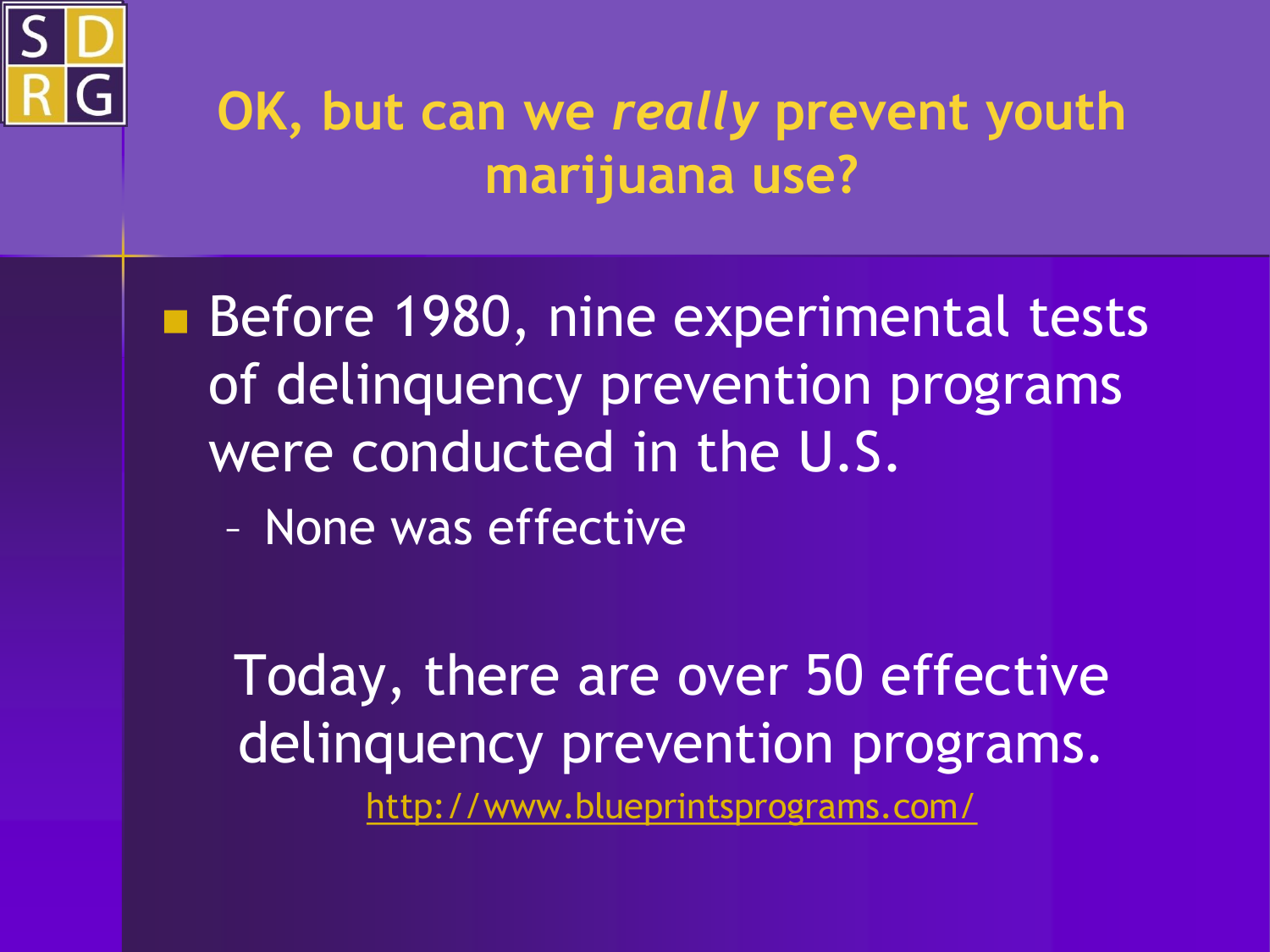

# **Early drug prevention programs were not very effective**

**Drug information programs** *increased* drug use in some studies (Tobler, 1986).

These programs were not adequately grounded in an understanding of risk and protective factors.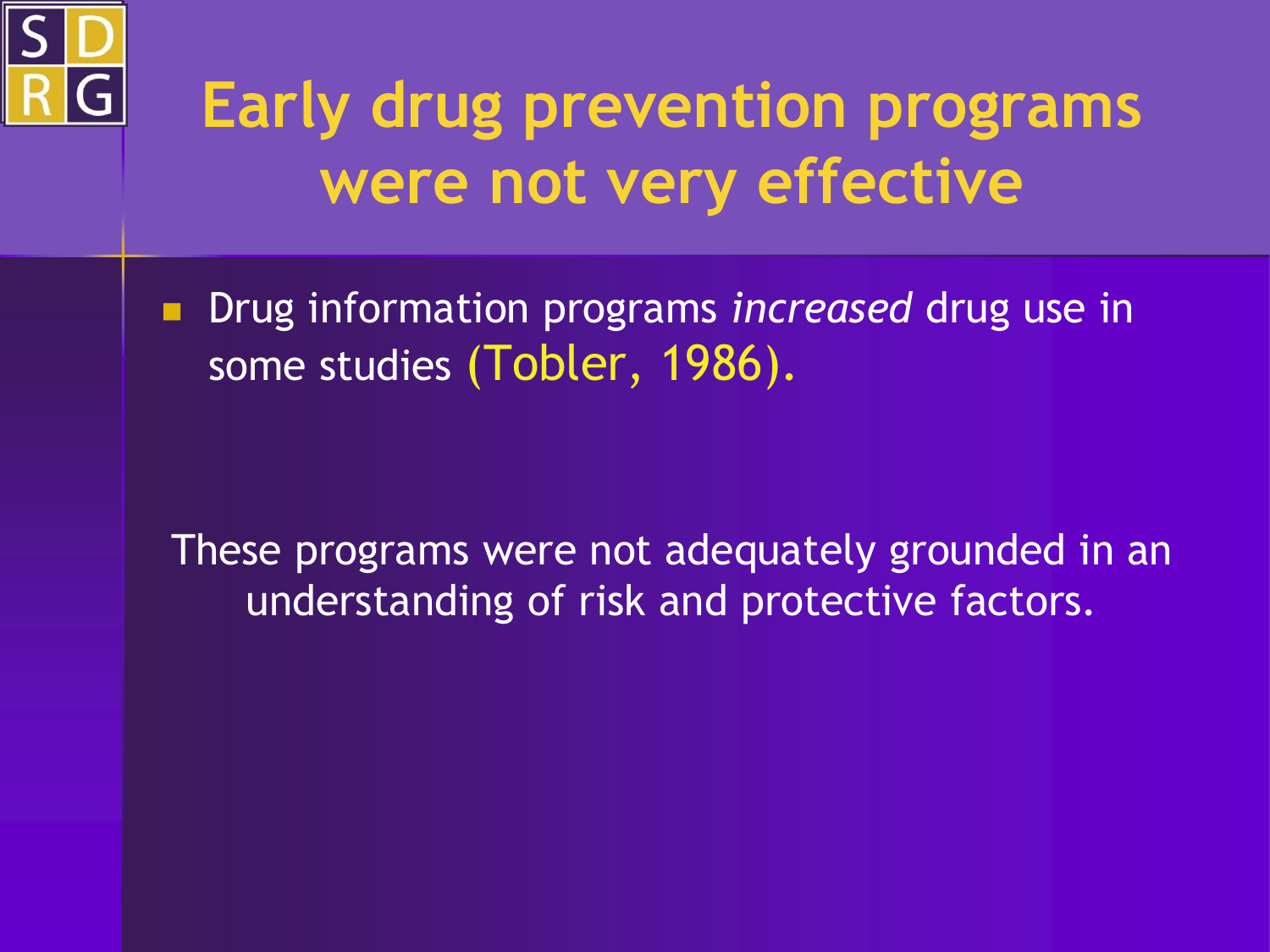

# **Risk factors for youth marijuana use**

### Community~

Family

### **School**

### Individual/Peer

#### **Risk Factors**

#### Community

Availability of Drugs

Availability of Firearms

Community Laws and Norms Favorable Toward Drug Use, Firearms, and Crime

Media Portravals

Transitions and Mobility

Low Neighborhood Attachment and Community Disorganization

Extreme Economic Deprivation

Family

Family History of the Problem Behavior

Family Management Problems

Family Conflict

Favorable Parental Attitudes and Involvement in the Problem Behavior

School

Academic Failure Beginning in Late Elementary School

Lack of Commitment to School

#### Individual/Peer

Early and Persistent Antisocial Behavior

Alienation and Rebelliousness

Friends Who Engage in the Problem Behavior

Favorable Attitudes Toward the Problem Behavior

Early Initiation of the Problem Behavior

**Constitutional Factors**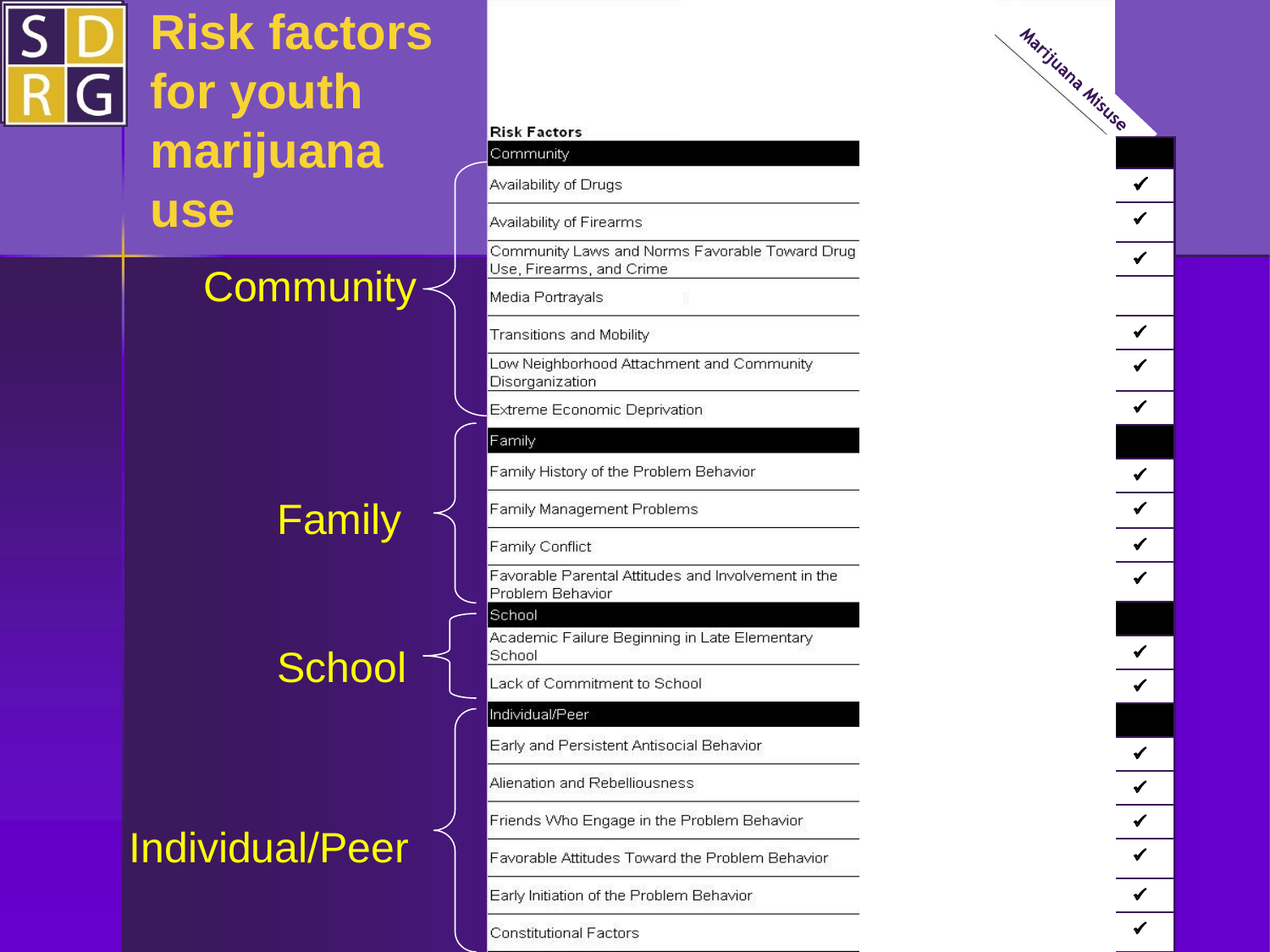

# **Protective Factors**

### **Individual Characteristics**

- High Intelligence
- Resilient Temperament
- Competencies and Skills
- **In social domains of family, school, peer** group and community
	- Prosocial Opportunities
	- Reinforcement for Prosocial Involvement
	- Bonding (connectedness, attachment)
	- Clear and Healthy Standards for Behavior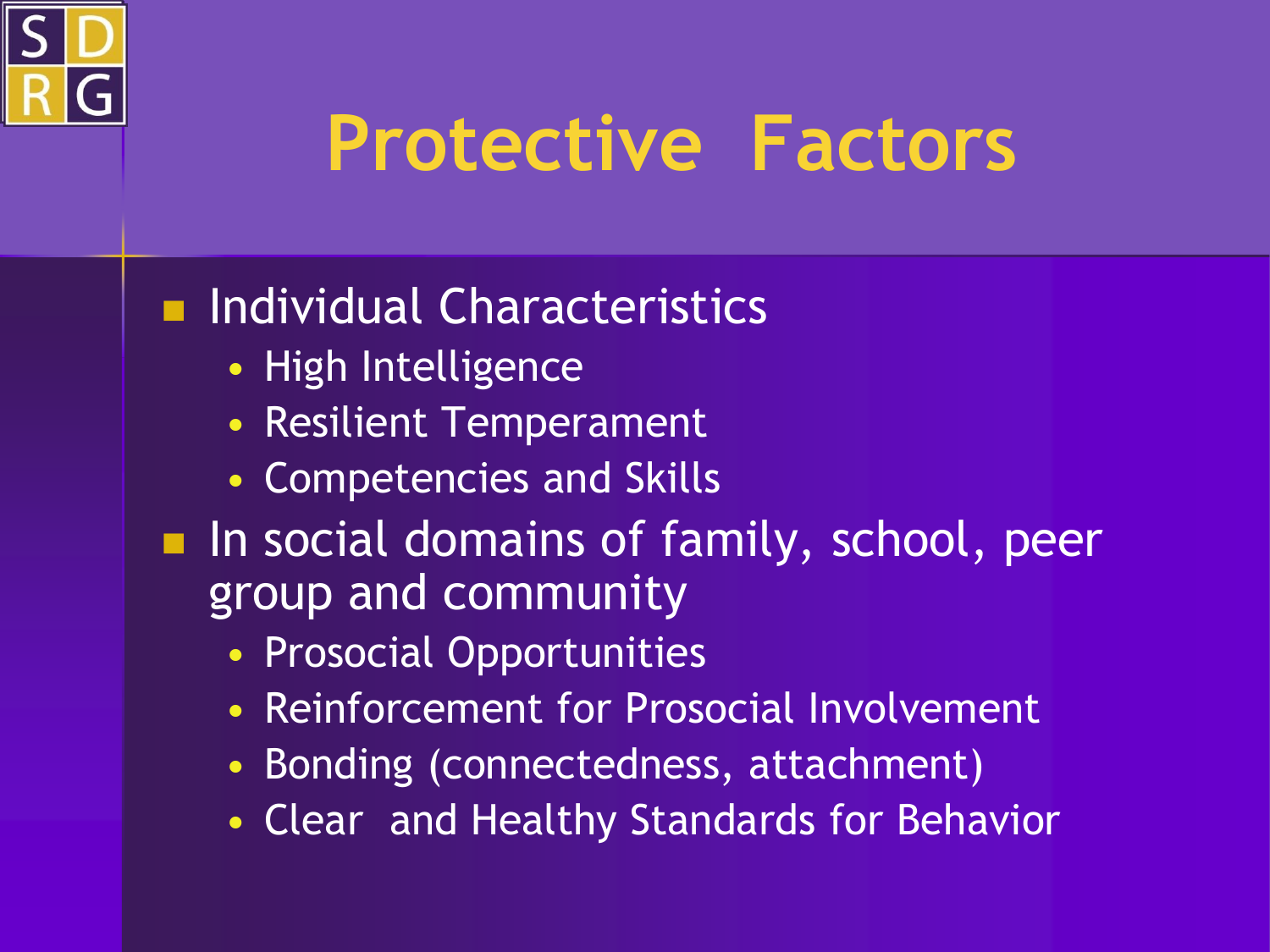

### **Risk and protective factors for youth marijuana use**

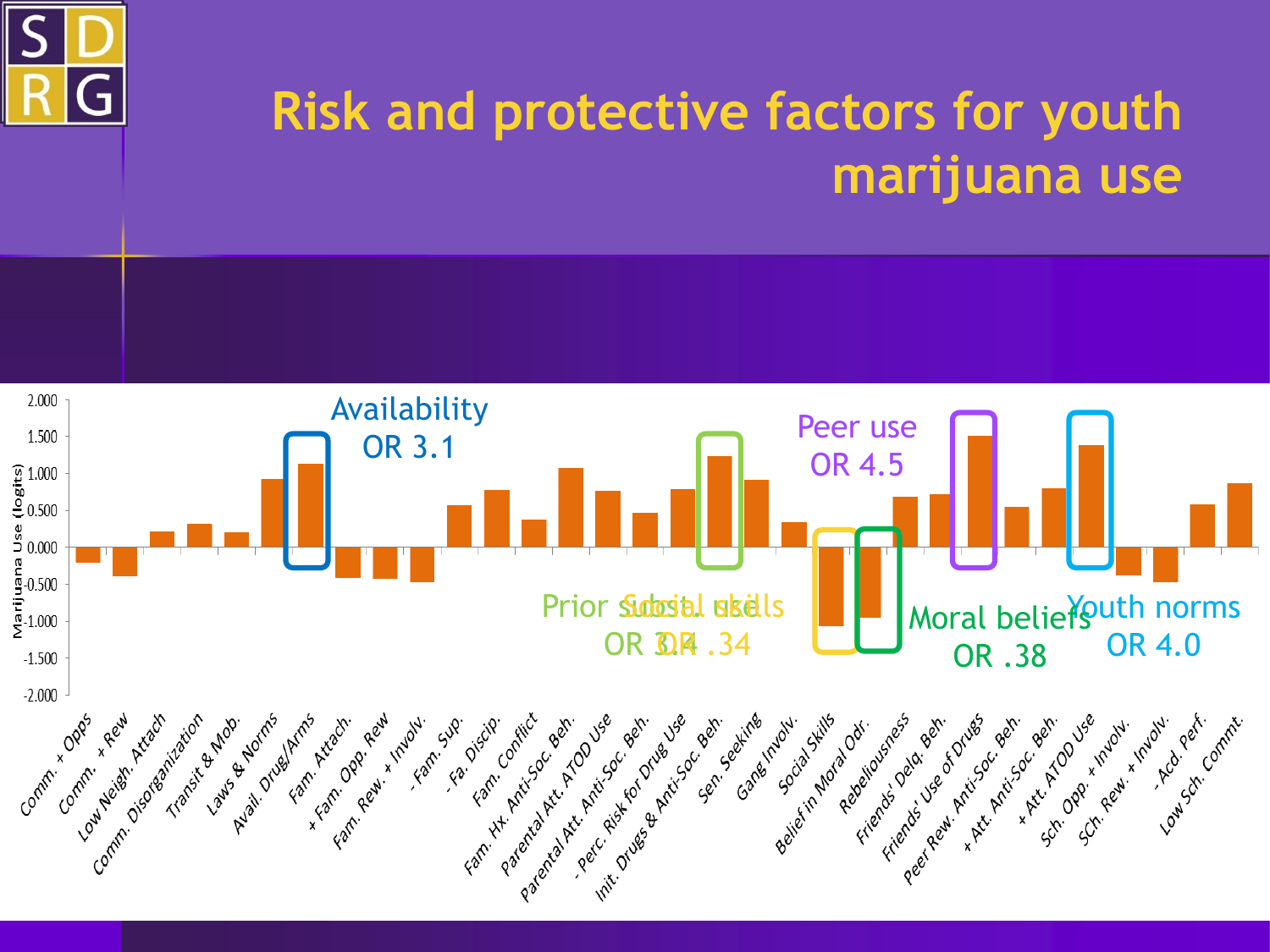|    | <b>Risk factors</b>    |                                                                            |
|----|------------------------|----------------------------------------------------------------------------|
| GI | are common             |                                                                            |
|    | across                 | <b>Risk Factors</b><br>Community<br>Availability of Drugs                  |
|    | problems               | Availability of Firearms                                                   |
|    |                        | Community Laws and Norms Favorable Toward Drug<br>Use, Firearms, and Crime |
|    | <b>Community</b>       | Media Portrayals                                                           |
|    |                        | Transitions and Mobility                                                   |
|    |                        | Low Neighborhood Attachment and Community<br>Disorganization               |
|    |                        | Extreme Economic Deprivation                                               |
|    |                        | Family                                                                     |
|    |                        | Family History of the Problem Behavior<br>Family Management Problems       |
|    | Family                 | Family Conflict                                                            |
|    |                        | Favorable Parental Attitudes and Involvement in the<br>Problem Behavior    |
|    |                        | School<br>Academic Failure Beginning in Late Elementary<br>School          |
|    | School                 | Lack of Commitment to School                                               |
|    |                        | Individual/Peer                                                            |
|    |                        | Early and Persistent Antisocial Behavior                                   |
|    |                        | Alienation and Rebelliousness                                              |
|    | <b>Individual/Peer</b> | Friends Who Engage in the Problem Behavior                                 |
|    |                        | Favorable Attitudes Toward the Problem Behavior                            |
|    |                        | Early Initiation of the Problem Behavior                                   |
|    |                        | <b>Constitutional Factors</b>                                              |

 $\sim$  .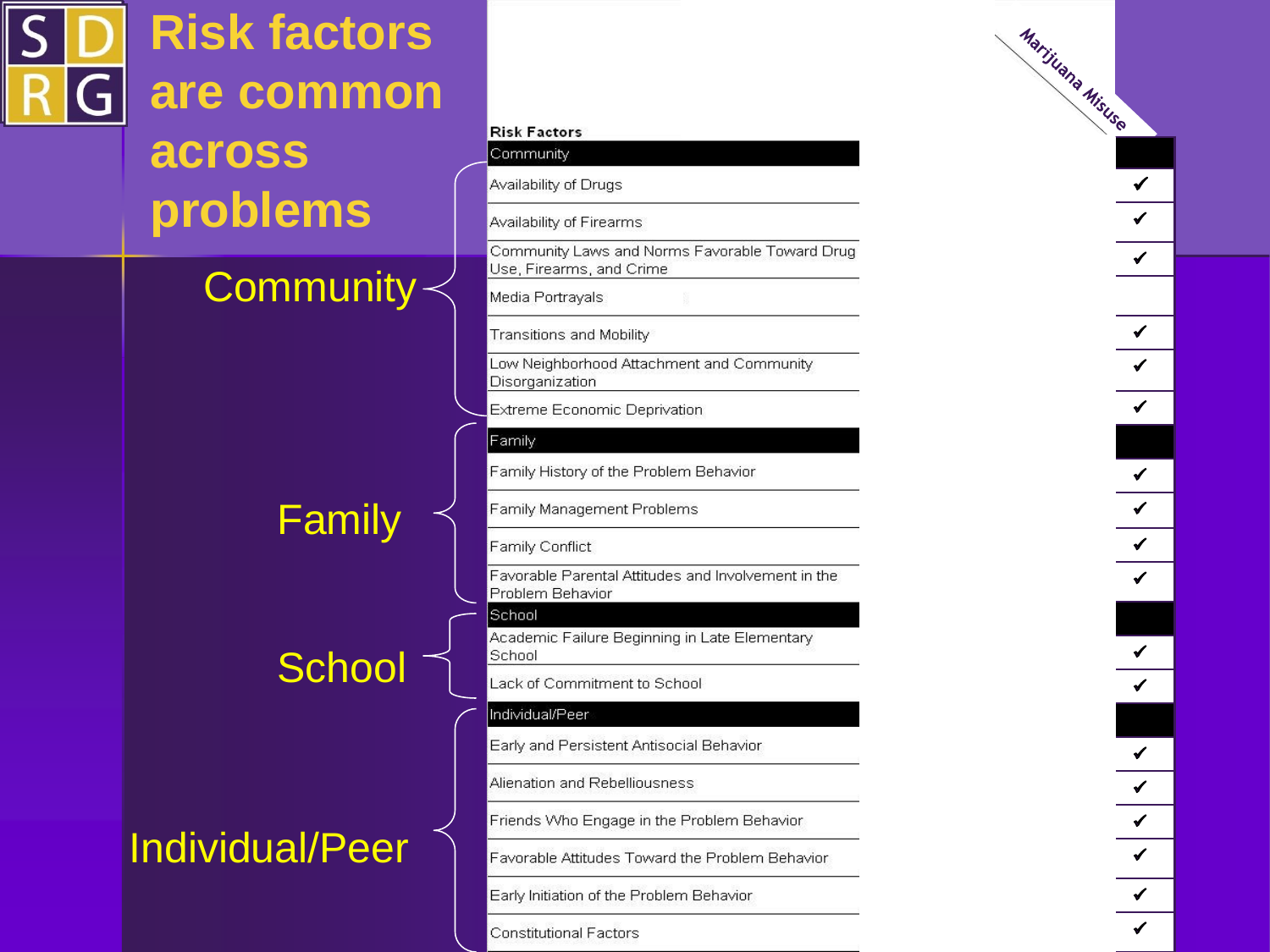

## **Risk and protective factors operate in the same way across demographic groups**

- Gender
- **Race/ethnicity**
- Socio-economic status
- **Region**

The degree of exposure to risk may vary, but the effect of risk exposure on outcomes is the same.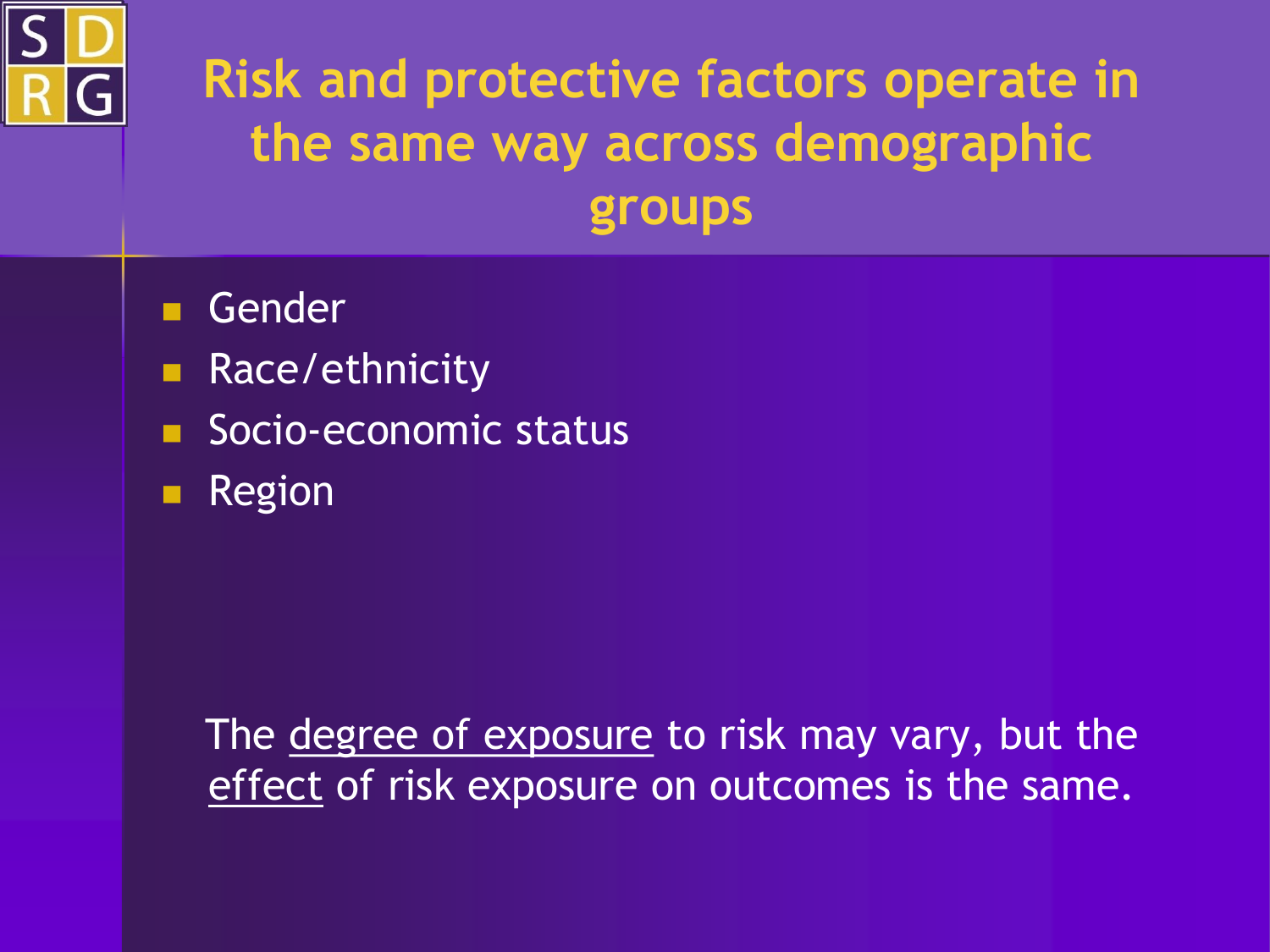

## **I-502 may affect the levels of risk and protective factors for youth in Washington**

**Two factors will** change: **Availability** Norms

Originally published November 6, 2012 at 10:26 PM | Page modified November 7, 2012 at 5:16 PM

### Voters approve I-502 legalizing marijuana

Washington state voters made history Tuesday by legalizing the recreational use of marijuana.

By Jonathan Martin Seattle Times staff reporter

Washington enthusiastically leapt into history Tuesday, becoming the first state, with Colorado, to reject federal drug-control policy and legalize recreational marijuana use.

Initiative 502 was winning 55 to 45 percent, with support from more than half of Washington's counties, rural and urban.

The vote puts Washington and Colorado to the left of the Netherlands on marijuana law, and makes them the nexus of a new social experiment with uncertain consequences. National and international media watched as vote counts rolled into I-502's election-night party in Seattle amid



◀ PREV 1 of 4 NEXT ▶



ERIKA SCHULTZ / THE SEATTLE TIMES A 30-year-old female smokes marijuana in a street party after

- **Other factors may** change:
	- Family management
	- Marijuana-specific parenting practices
	- Peer and sibling use
	- Parent use
	- Youth alcohol and cigarette use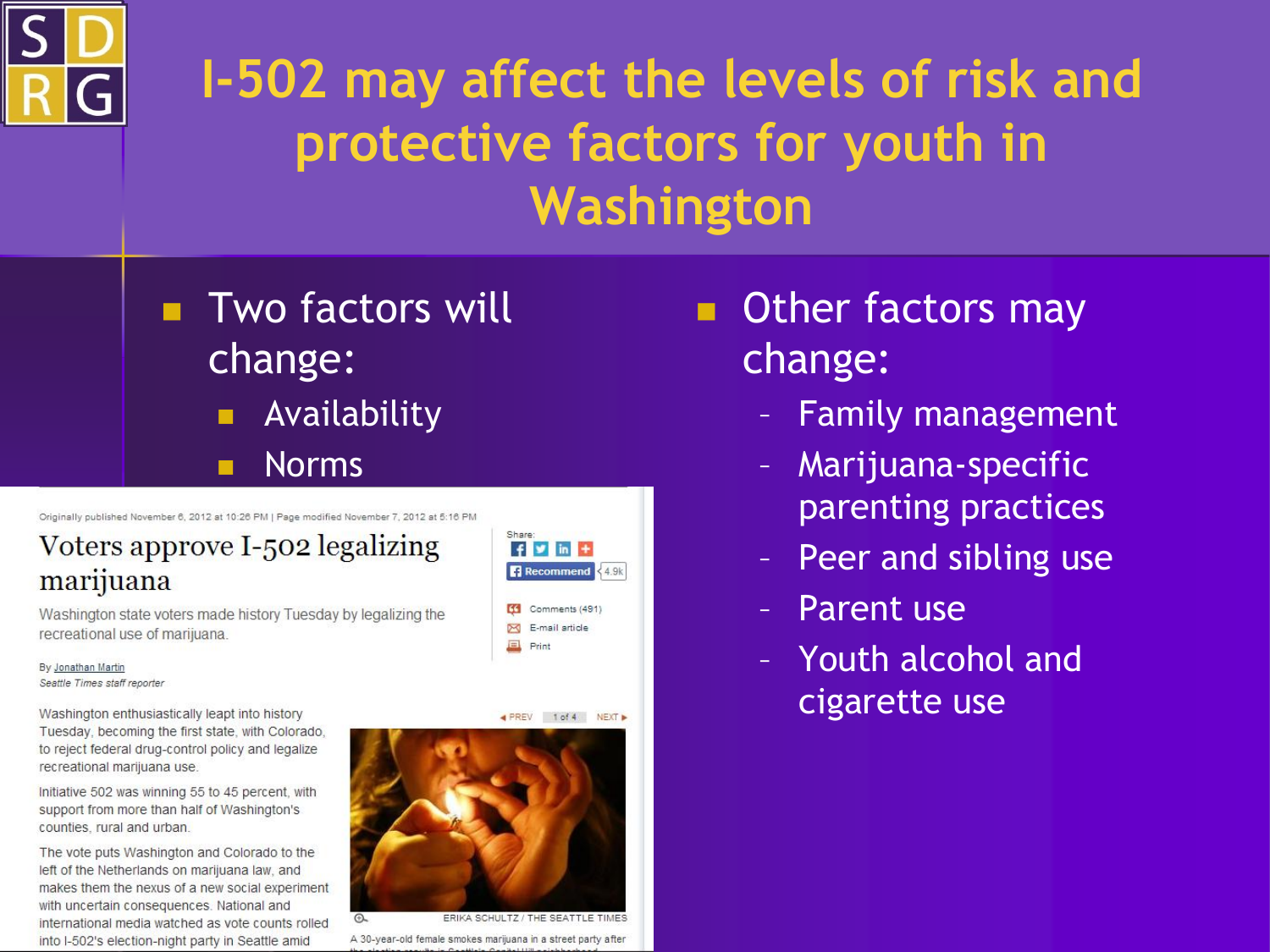

## **Availability and norms are some of the strongest predictors of youth marijuana use**

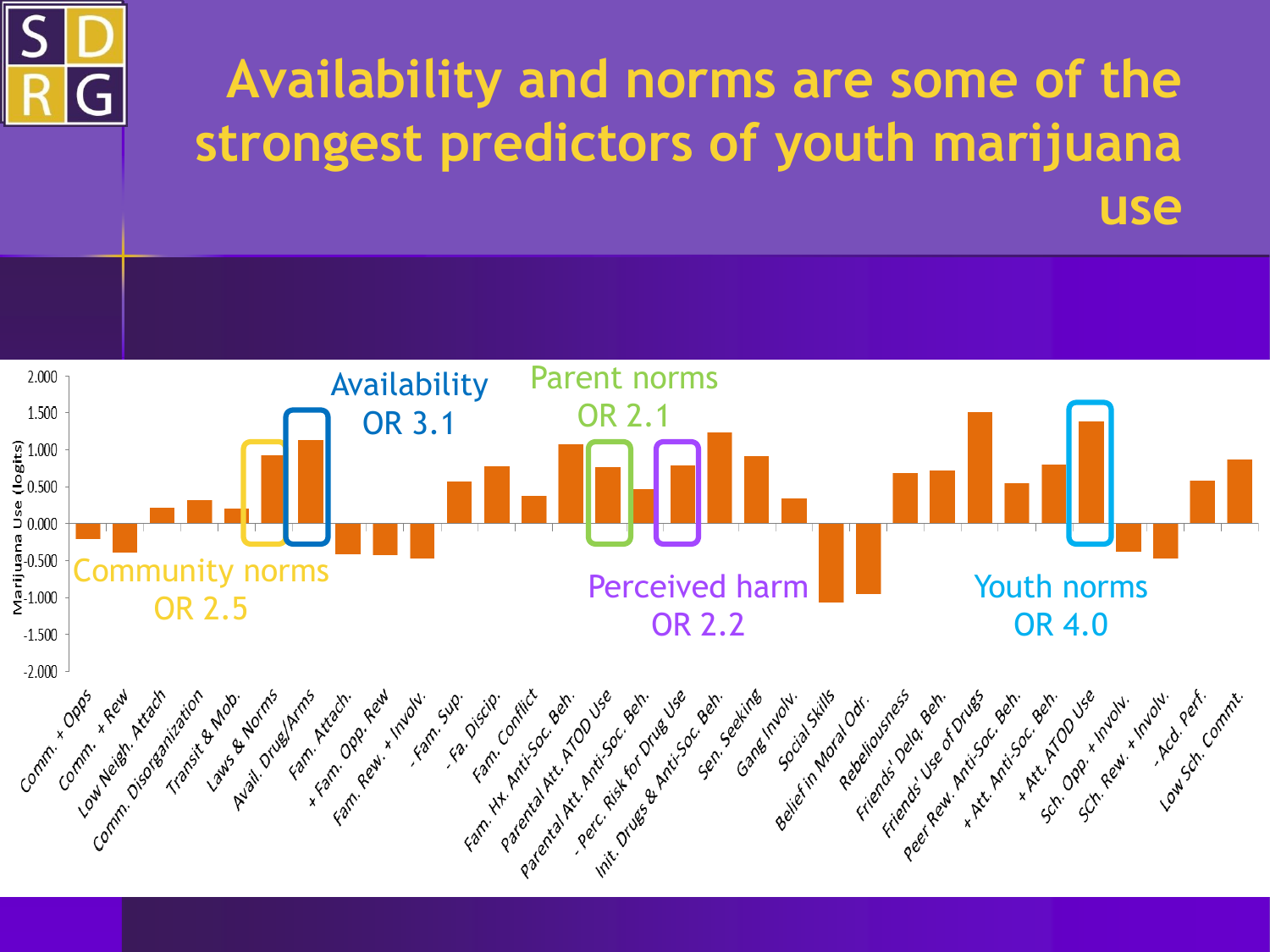

### **What does changing availability look like?**









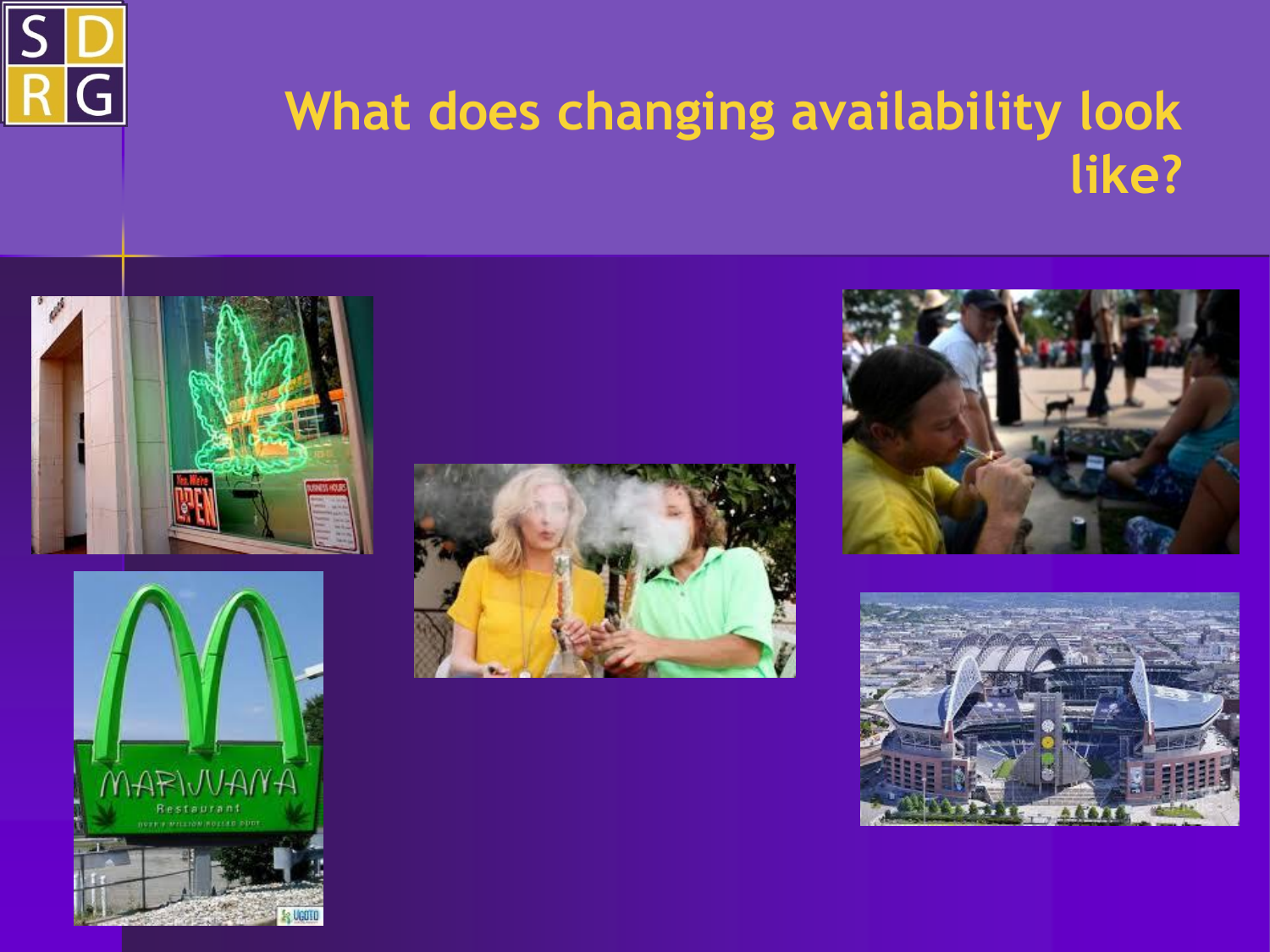

### **Changing availability may also look like this**

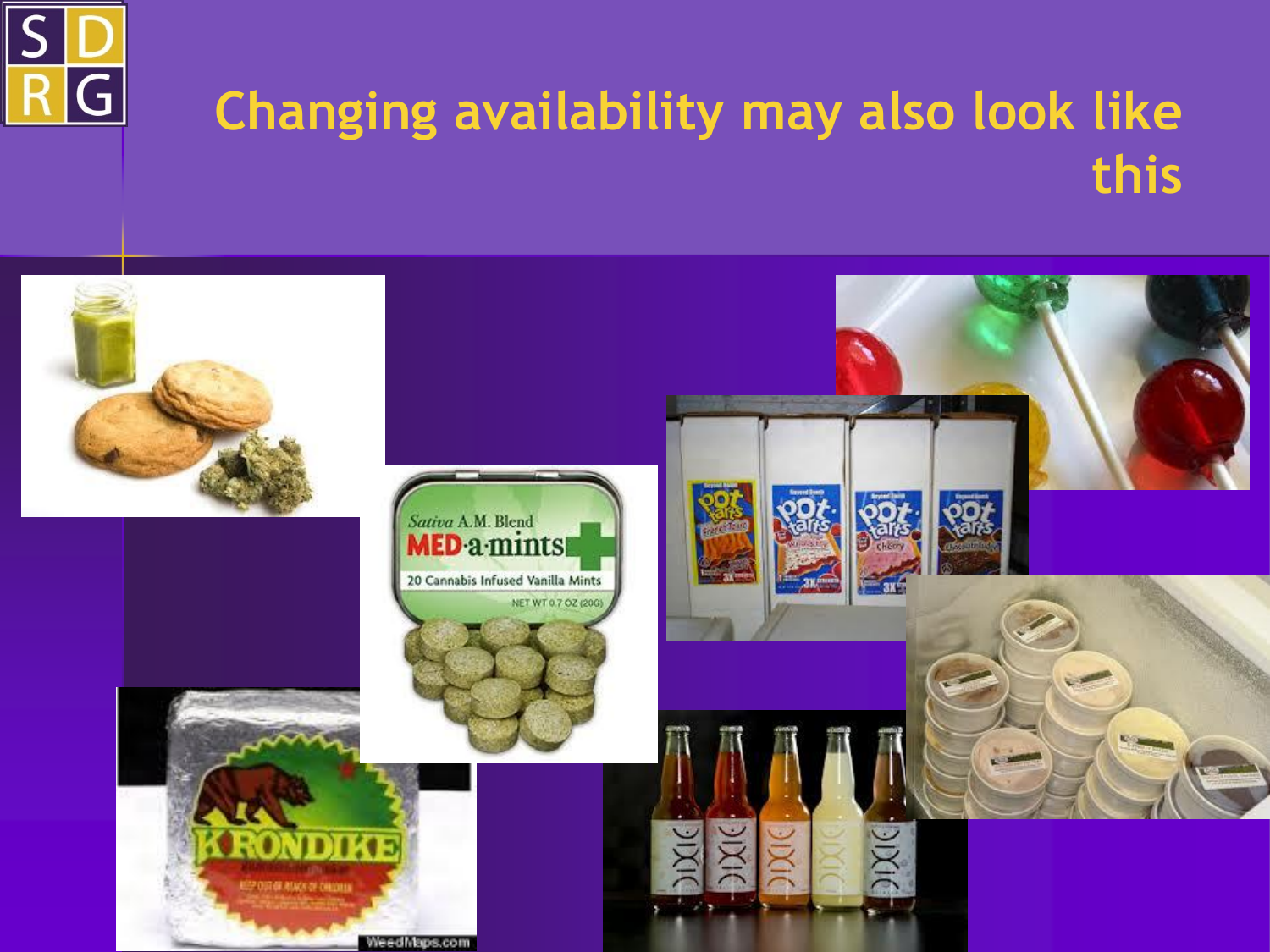

### **Implications and work to be done**

- **Limit availability to youth** 
	- Edibles that appeal to youth
- **Influence youth norms about use**
- **Influence adult norms** 
	- Parent norms
	- Providing marijuana to youth and youth use
- **Address other risk and protective factors** 
	- Timing and settings for intervention